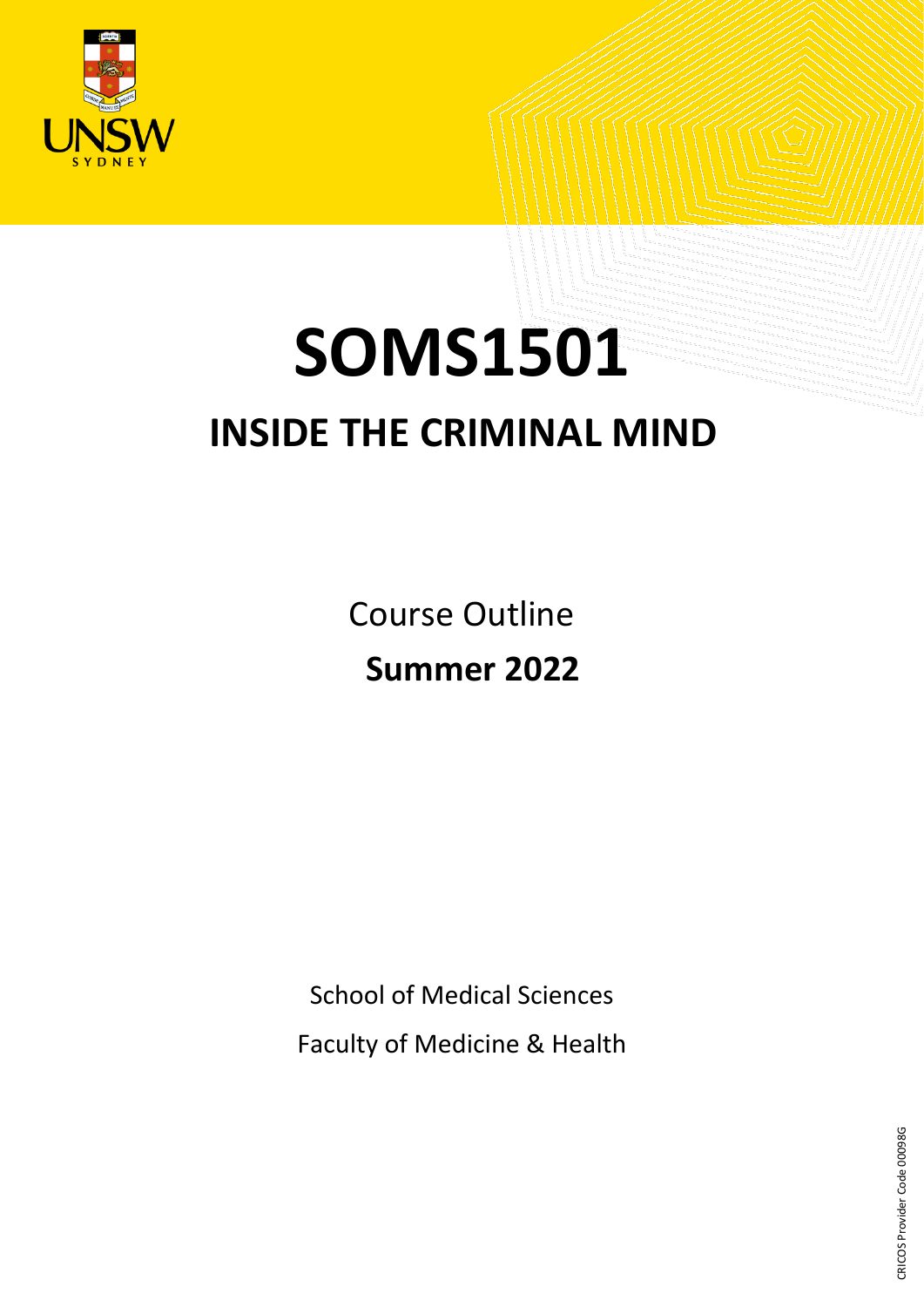## **Table of Contents**

| 1. Staff                                                                      | 3  |
|-------------------------------------------------------------------------------|----|
| 2. Course information                                                         | 3  |
| 2.1 Course summary                                                            | 3  |
| 2.2 Course aims                                                               | 3  |
| 2.3 Course learning outcomes (CLO)                                            | 4  |
| 2.4 Relationship between course and program learning outcomes and assessments | 4  |
| 3. Strategies and approaches to learning                                      | 5  |
| 3.1 Learning and teaching activities                                          | 5  |
| 3.2 Expectations of students                                                  | 5  |
| 4. Course schedule and structure                                              | 5  |
| 5. Assessment                                                                 | 8  |
| 5.1 Assessment tasks                                                          | 8  |
| Personal reflection (30%)<br>5.1.1                                            | 8  |
| Group assignment (50%)<br>5.1.2                                               | 8  |
| 5.1.3<br>Class debate (20%)                                                   | 9  |
| 5.2 Assessment criteria and standards                                         | 10 |
| 5.3 Submission of assessment tasks                                            | 10 |
| 5.4. Feedback on assessment                                                   | 10 |
| 6. Academic integrity, referencing and plagiarism                             | 10 |
| 7. Readings and resources                                                     | 11 |
| 8. Administrative matters                                                     | 11 |
| 9. Additional support for students                                            | 11 |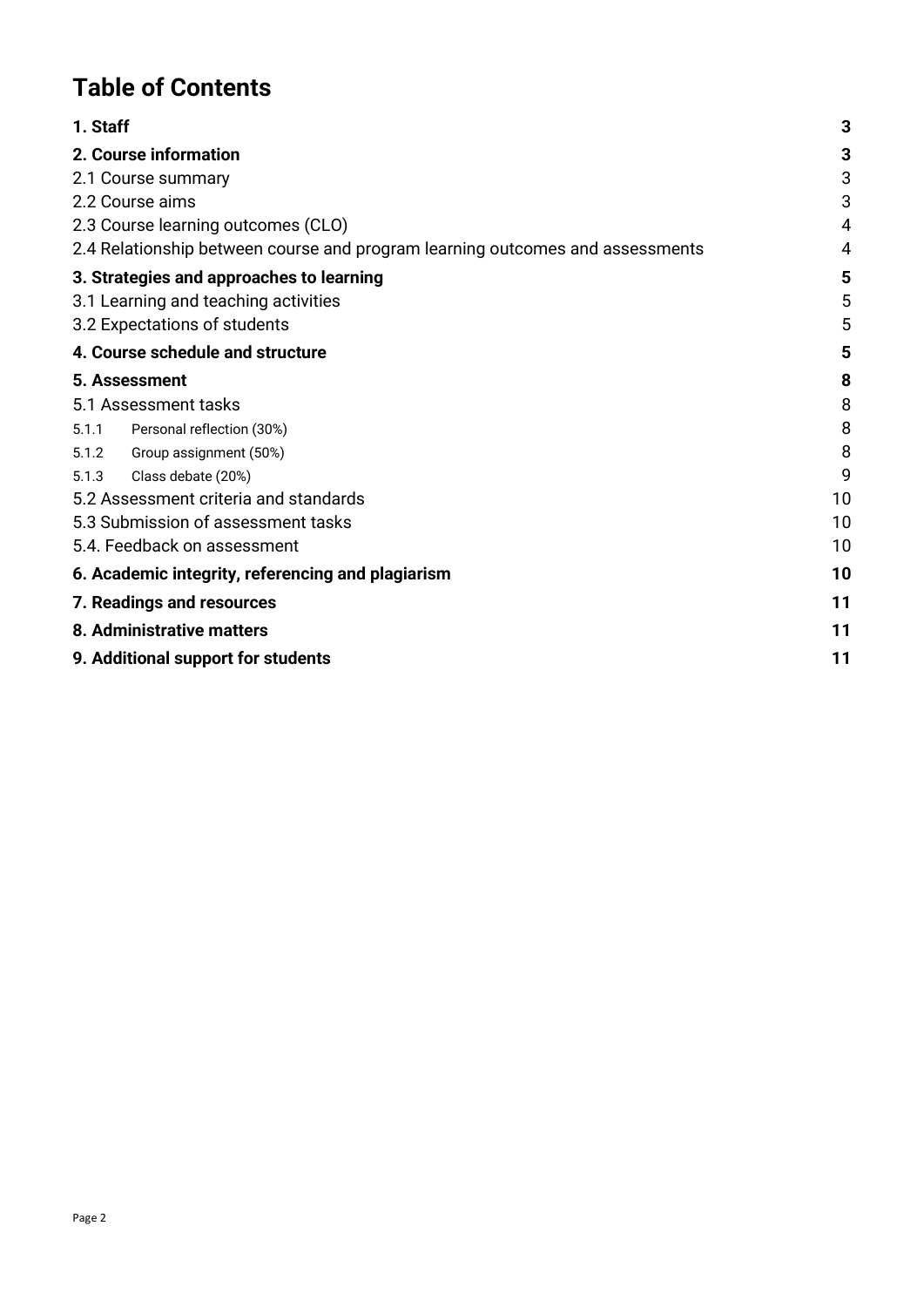## <span id="page-2-0"></span>1. **Staff**

| <b>Position</b>               | <b>Name</b>                            | <b>Email</b>           | <b>Consultation times and</b><br><b>locations</b> |
|-------------------------------|----------------------------------------|------------------------|---------------------------------------------------|
| Course<br>Convenor            | <b>Professor Tony</b><br><b>Butler</b> | tbutler@unsw.edu.au    | During the course                                 |
| Co-Convenor                   | Mr Lee Knight                          | lee.knight@unsw.edu.au | During the course                                 |
| Administrative<br>coordinator | Bianca Ton                             | bianca.ton@unsw.edu.au | During the course                                 |

## <span id="page-2-1"></span>**2. Course information**

Units of credit: 6

Pre-requisite(s): Nil

Teaching times and locations:

This course is offered as a 1 week intensive during Summer 2022. The contact hours for this course are from Mondav to Friday ( $17<sup>th</sup> - 21<sup>st</sup>$  January 2022) between the hours of 9am to 5.30pm. There will be a debate held on Monday 24<sup>th</sup> January 2022.

Students are expected to attend all the lectures by watching online. This will be streamed live via YouTube. All lectures will be recorded and uploaded to Moodle.

#### <span id="page-2-2"></span>2.1 Course summary

This course seeks to give students from many disciplines an understanding of the workings of the criminal mind. From birth, genetics, and early adolescence this course will take the student through the life cycle of the criminal mind. Students will gain an insight into the motivations of serial killers, lust murderers, paedophiles, and stalkers. We will examine where the criminal justice system and forensic psychiatry interface and how they coexist. The investigation process including forensic pathology (autopsies) will be covered, culminating in the arrest of the offender and their incarceration period.

#### <span id="page-2-3"></span>2.2 Course aims

This intensive course aims to give students:

- 1. Insights into the psychopathology of high-profile offender groups
- 2. A lifecycle approach to the antecedents of offending, early life exposures, genetic influences, the detection, prosecution, and treatment of this group, and punishment
- 3. A brief introduction to the principles of forensic psychiatry and psychology as applied to key highprofile offender groups; and
- 4. An introduction to the principals of law, forensic pathology, the coronial inquest process, and the criminal justice system as applied to key high-profile offender groups

Real life examples will be used to illustrate the above aims.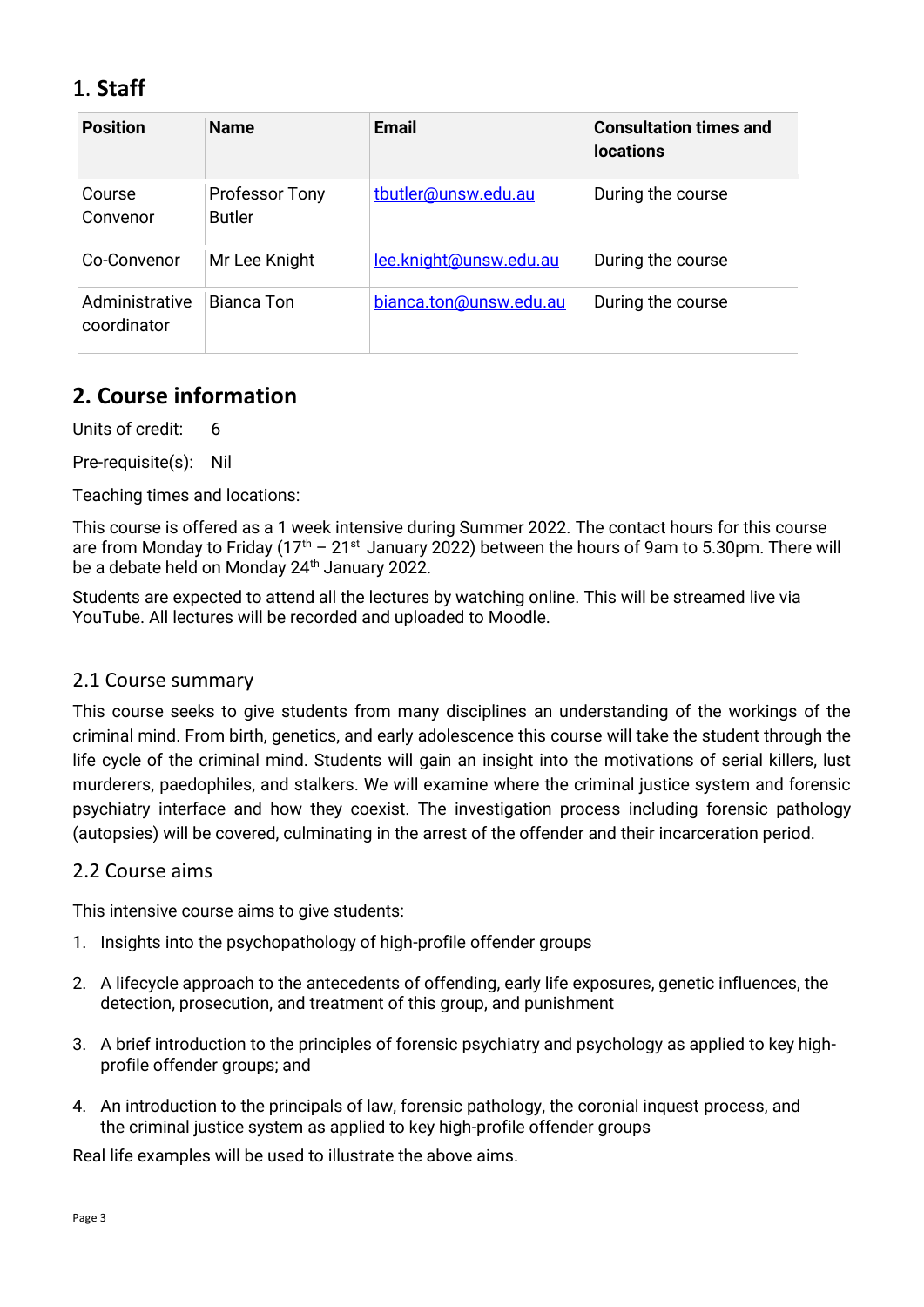#### <span id="page-3-0"></span>2.3 Course learning outcomes (CLO)

At the successful completion of this course you (the student) should be able to:

- 1. Describe the major theories, motivations and causes underlying serious criminal offending
- 2. Identify the major issues involved in the investigation, prosecution and punishment of serious offenders
- 3. Use critical thinking to distinguish between the common myths versus reality of various high-profile offender groups
- 4. Identify key mental health issues prevalent in this group and their impact on offending, culpability and the risk of reoffending
- 5. Identify key issues, professional groups and social structures relating to the treatment, rehabilitation, and punishment of serious offenders.

| <b>Course</b><br>Learning<br><b>Outcome</b><br>(CLO) | <b>LO Statement</b>                                                                                                                                                 | <b>Program Learning</b><br><b>Outcome (PLO)</b> | <b>Related Tasks</b><br>& Assessment                    |
|------------------------------------------------------|---------------------------------------------------------------------------------------------------------------------------------------------------------------------|-------------------------------------------------|---------------------------------------------------------|
| CLO <sub>1</sub>                                     | Describe the major theories,<br>motivations and causes underlying<br>serious criminal offending                                                                     | 1, 2, 4                                         | Debate<br>Group<br>Assignment                           |
| CLO <sub>2</sub>                                     | Identify the major issues involved in<br>the investigation, prosecution and<br>punishment of serious offenders                                                      | 2, 4                                            | Debate<br>Group<br>Assignment                           |
| CLO <sub>3</sub>                                     | Use critical thinking to distinguish<br>between the common myths versus<br>reality of various high-profile offender<br>groups                                       | 1, 2, 4                                         | Debate<br>Personal<br>Reflection<br>Group<br>Assignment |
| CLO <sub>4</sub>                                     | Identify key mental health issues<br>prevalent in this group and their impact<br>on offending, culpability, and the risk of<br>reoffending                          | 3                                               | Group<br>Assignment                                     |
| CLO <sub>5</sub>                                     | Identify key issues, professional groups   1, 2, 3, 4<br>and social structures relating to the<br>treatment, rehabilitation, and<br>punishment of serious offenders |                                                 | Debate<br>Group<br>Assignment                           |

#### <span id="page-3-1"></span>2.4 Relationship between course and program learning outcomes and assessments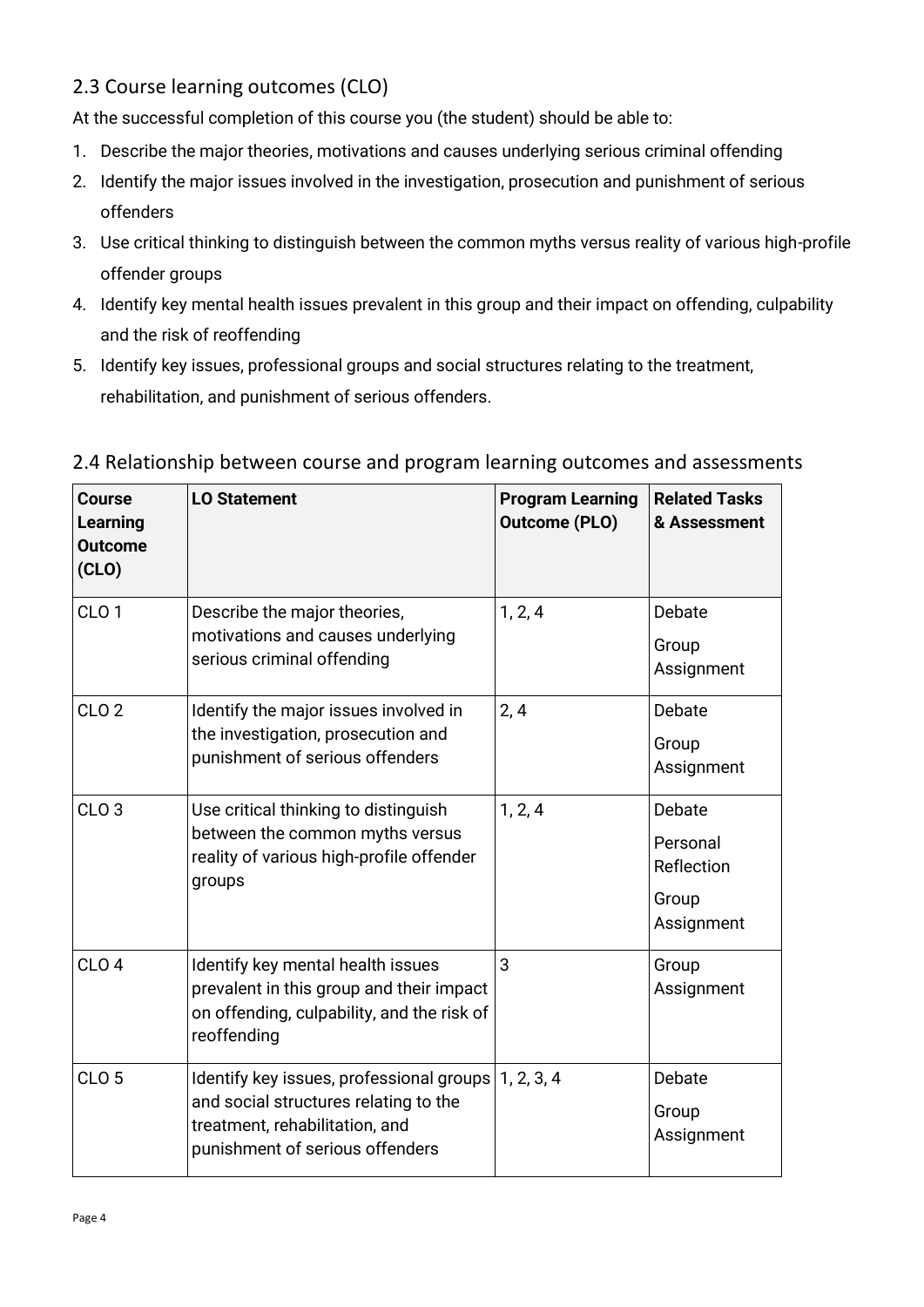## <span id="page-4-0"></span>**3. Strategies and approaches to learning**

#### <span id="page-4-1"></span>3.1 Learning and teaching activities

The course employs a variety of teaching modes to facilitate student learning. These include:

Formal lectures will be delivered face-to-face at the University of New South Wales Kensington Campus, over five days. Lectures will be broadcast live to students unable to attend campus over the teaching period, or if COVID restrictions prevent on-campus attendance. Those students who wish to learn at their own pace will have access to recorded material via Moodle.

Lectures will comprise two-hour slots. The first hour will be given over to a lecture from an expert in the field being taught, generally broadcast via YouTube (link will be uploaded to Moodle). Generally, the second hour, delivered via Zoom (link in Moodle), will involve a short video or case description from a real-life case with students working in groups to further analyse and discuss the material with the expert or other group activity.

Each day will end with the opportunity to prepare for the final debate. Students will have the opportunity to discuss their position on the proposed debate question and ask questions with the course convenors.

#### **Learning is supported via Moodle. Announcements, timetables, lecture slides and other resources will be available on Moodle during the course.**

#### <span id="page-4-2"></span>3.2 Expectations of students

Students are reminded that UNSW recommends that a 6 units-of-credit course should involve about 150 hours of study and learning activities. The formal learning activities total approximately 45 hours throughout the term and students are expected (and strongly recommended) to do at least the same number of hours of additional study.

## <span id="page-4-3"></span>**4. Course schedule and structure**

| <b>Time</b>     | <b>Topic</b>                                        | <b>Speaker</b>              |
|-----------------|-----------------------------------------------------|-----------------------------|
| Day 1 - Monday  |                                                     |                             |
| $09.00 - 09.15$ | Introduction.                                       | Tony Butler & Lee<br>Knight |
| $09.15 - 10.00$ | Prisons and offender populations.                   | <b>Tony Butler</b>          |
| $10.00 - 11.00$ | Interactive Session (Q&A / Polls)                   | <b>Tony Butler</b>          |
| 11.00-11.15     | <b>Short Break</b>                                  |                             |
| $11.15 - 12.15$ | ReINVEST - Treating DV offenders                    | Tony Butler & Lee<br>Knight |
| $12.15 - 1.15$  | <b>LUNCH</b>                                        |                             |
| $1.15 - 2.15$   | Natural Born Killers - is there a<br>criminal gene? | <b>Rodney Scott</b>         |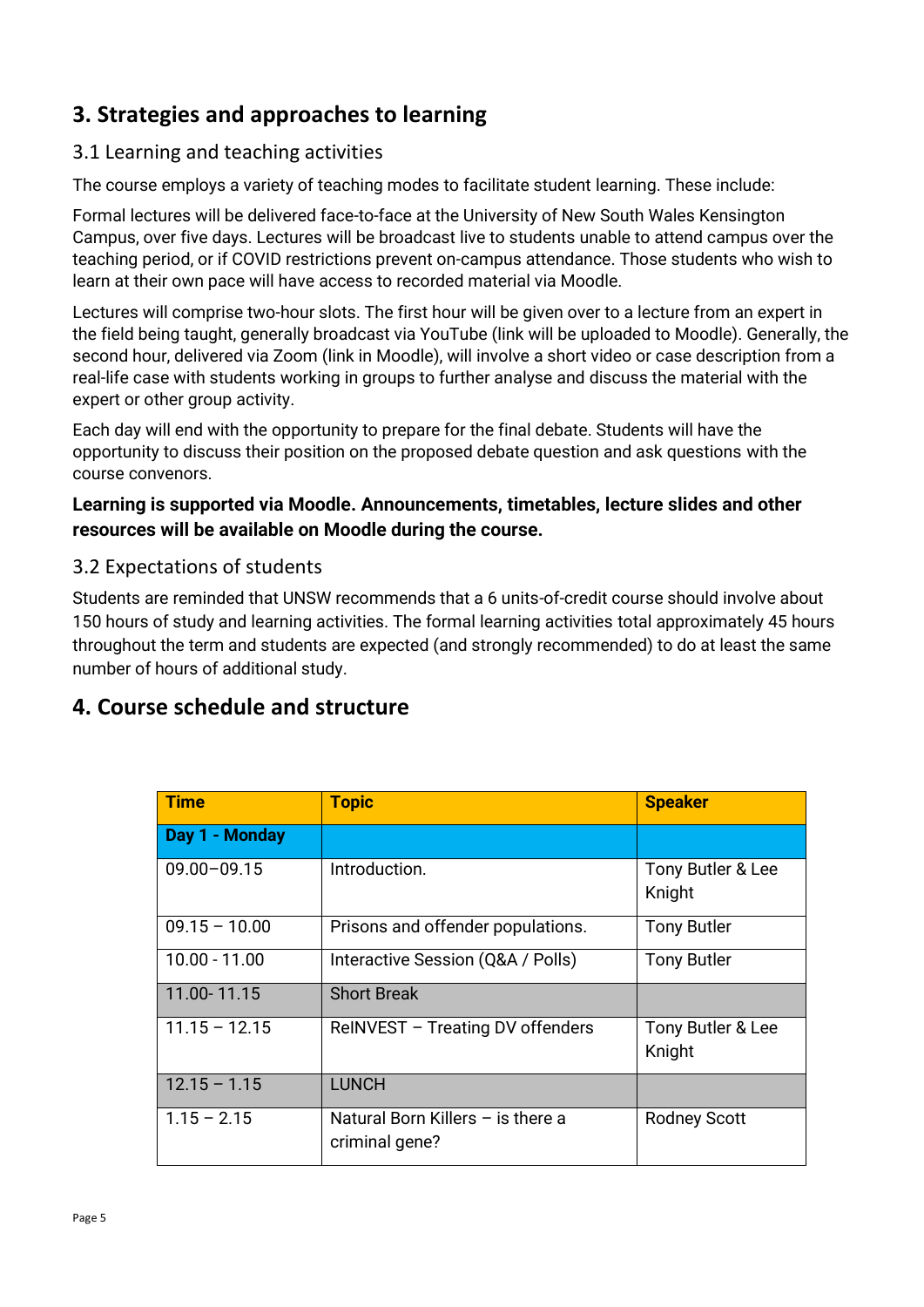| $2.15 - 3:15$     | Crime and the Brain                                       | Peter Schofield      |
|-------------------|-----------------------------------------------------------|----------------------|
| $3.15 - 3.30$     | <b>Short Break</b>                                        |                      |
| $3.30 - 4.30$     | The making of a criminal $-$ younger<br>offenders         | John Kasinathan      |
| $4.30 - 5:15$     | Interactive Session (Q&A / Polls)                         | John Kasinathan      |
| Day 2 - Tuesday   |                                                           |                      |
| $09.00 - 10.00$   | <b>Violent Offenders</b>                                  | Kerri Eagle          |
| $10.00 - 11.00$   | Interactive Session (Q&A / Polls)                         | Kerri Eagle          |
| $11.00 - 11.15$   | <b>Short Break</b>                                        |                      |
| $11.15 - 12.15$   | Dexter - Serial Killers & psychopaths                     | <b>Steve Allnutt</b> |
| $12.15 - 1.15$    | <b>LUNCH</b>                                              |                      |
| $1.15 - 2.00$     | Interactive Session - Q&A Serial Killers<br>& psychopaths | <b>Steve Allnutt</b> |
|                   | Interactive Session - Being a forensic<br>psychiatrist    | <b>Steve Allnutt</b> |
| $2.00 - 3.00$     | Fatal Attraction - Stalkers and<br>obsession              | Sunny Wade           |
| $3.00 - 3.15$     | <b>Short Break</b>                                        |                      |
| $3.15 - 4.00$     | Interactive Session (Q&A / Polls)                         | Sunny Wade           |
| Day 3 - Wednesday |                                                           |                      |
| $09.00 - 10.00$   | Prison Break $-$ the escapee                              | John Killick         |
| $10.00 - 11.00$   | Interactive Session (Q&A / Polls)                         | John Killick         |
| $11.00 - 11.15$   | <b>Short Break</b>                                        |                      |
| $11.15 - 12.15$   | <b>Pedophiles and Child Molesters</b>                     | David Greenberg      |
| $12.15 - 1.00$    | Interactive Session (Q&A / Polls)                         | David Greenberg      |
| $1.00 - 2:00$     | Lunch                                                     |                      |
| $2.00 - 3.30$     | Sexual Sadists and Lust murders                           | Lee Knight           |
| $3.30 - 3:45$     | <b>Short Break</b>                                        |                      |
| $3.45 - 4.45$     | Mind Hunters $-$ The Art of Profiling                     | <b>Andrew Ellis</b>  |
| $4.45 - 5.45$     | Interactive Session (Q&A / Polls)                         | <b>Andrew Ellis</b>  |
| Day 4 - Thursday  |                                                           |                      |
| $09.00 - 10.00$   | The Coroner                                               | <b>Hugh Dillon</b>   |
| $10.00 - 10.45$   | Interactive Session (Q&A / Polls)                         | Hugh Dillon          |
| $10.45 - 11.00$   | <b>Short Break</b>                                        |                      |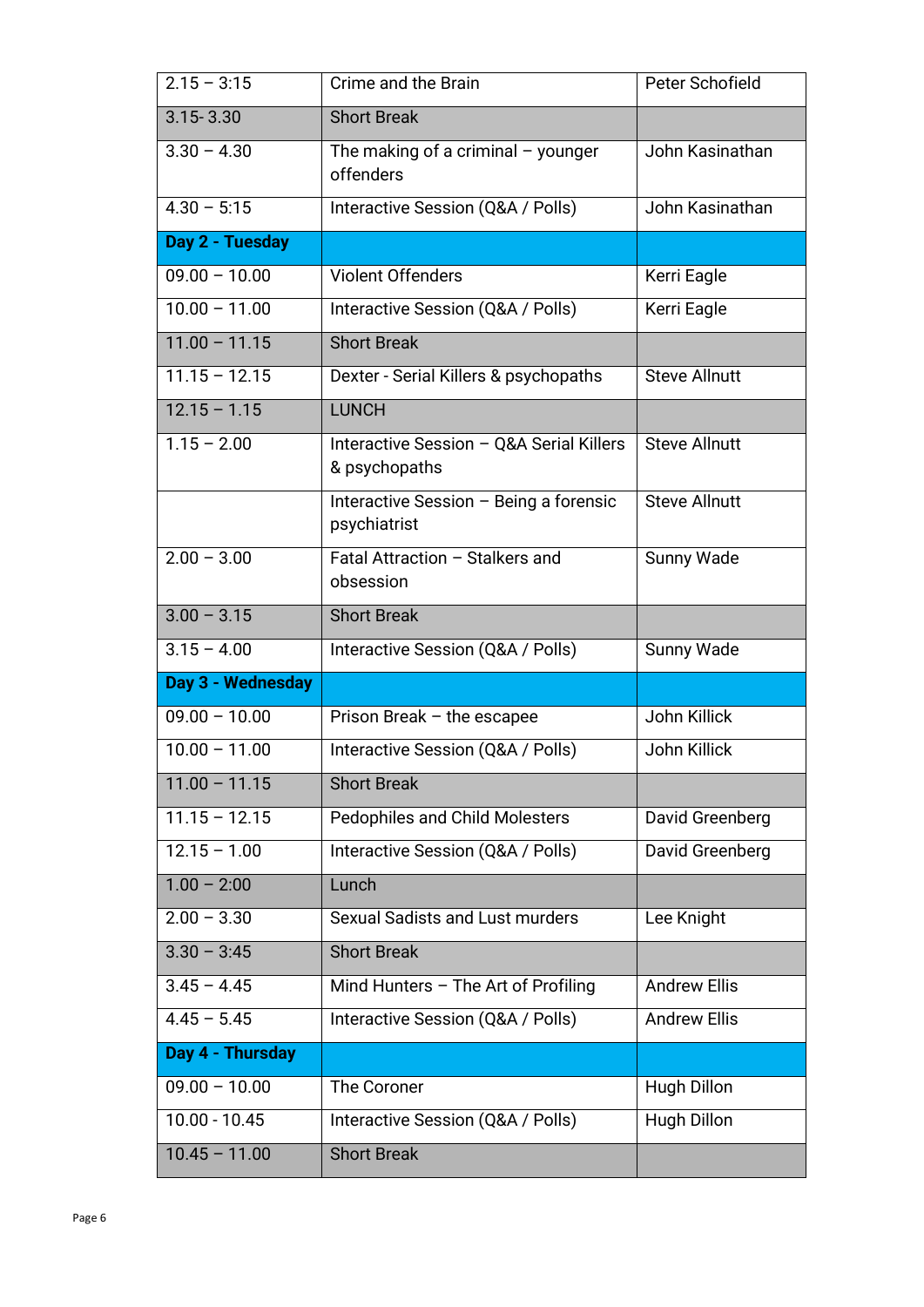| $11.00 - 12.00$ | Women who kill                                                              | Danny Riordan                                   |
|-----------------|-----------------------------------------------------------------------------|-------------------------------------------------|
| $12.00 - 1.00$  | Interactive Session (Q&A / Polls)                                           | Danny Riordan                                   |
| $1.00 - 1.30$   | <b>LUNCH</b>                                                                |                                                 |
| $1.30 - 2.30$   | Bone Collector - The post-mortem                                            | <b>Istvan Szentmariay</b>                       |
| $2.30 - 3.15$   | Interactive Session (Q&A / Polls)                                           | <b>Istvan Szentmariay</b>                       |
| $3.15 - 3.30$   | <b>Short Break</b>                                                          |                                                 |
| $3.30 - 4.30$   | Blue Bloods - the detective                                                 | <b>Steven Davies</b>                            |
| $4.30 - 5.30$   | Sex, drugs and rock and roll $-$ the drug<br>squad                          | Luke Walsh                                      |
| Day 5 - Friday  |                                                                             |                                                 |
| $09.00 - 10.00$ | <b>Wrinkly Wrongdoers</b>                                                   | <b>Sharon Reutens</b>                           |
| $10.00 - 11.00$ | Interactive Session (Q&A / Polls)                                           | <b>Sharon Reutens</b>                           |
| $11.00 - 11.15$ | <b>Short Break</b>                                                          |                                                 |
| $11.15 - 12.15$ | Defending and Prosecuting a murderer                                        | <b>Guy Newton and</b><br><b>Corrie Goodhand</b> |
| $12.15 - 1.15$  | <b>LUNCH</b>                                                                |                                                 |
| $1.15 - 2.00$   | Interactive Session (Q&A / Polls)                                           | <b>Guy Newton and</b><br><b>Corrie Goodhand</b> |
| $2.00 - 3.30$   | Green is the New Orange - what<br>happens in prison - Live Q&A<br>Macquarie | Luke Grant                                      |
| $3.30 - 3:45$   | <b>Short Break</b>                                                          |                                                 |
| $3.45 - 4.15$   | Close                                                                       | Tony Butler & Lee<br>Knight                     |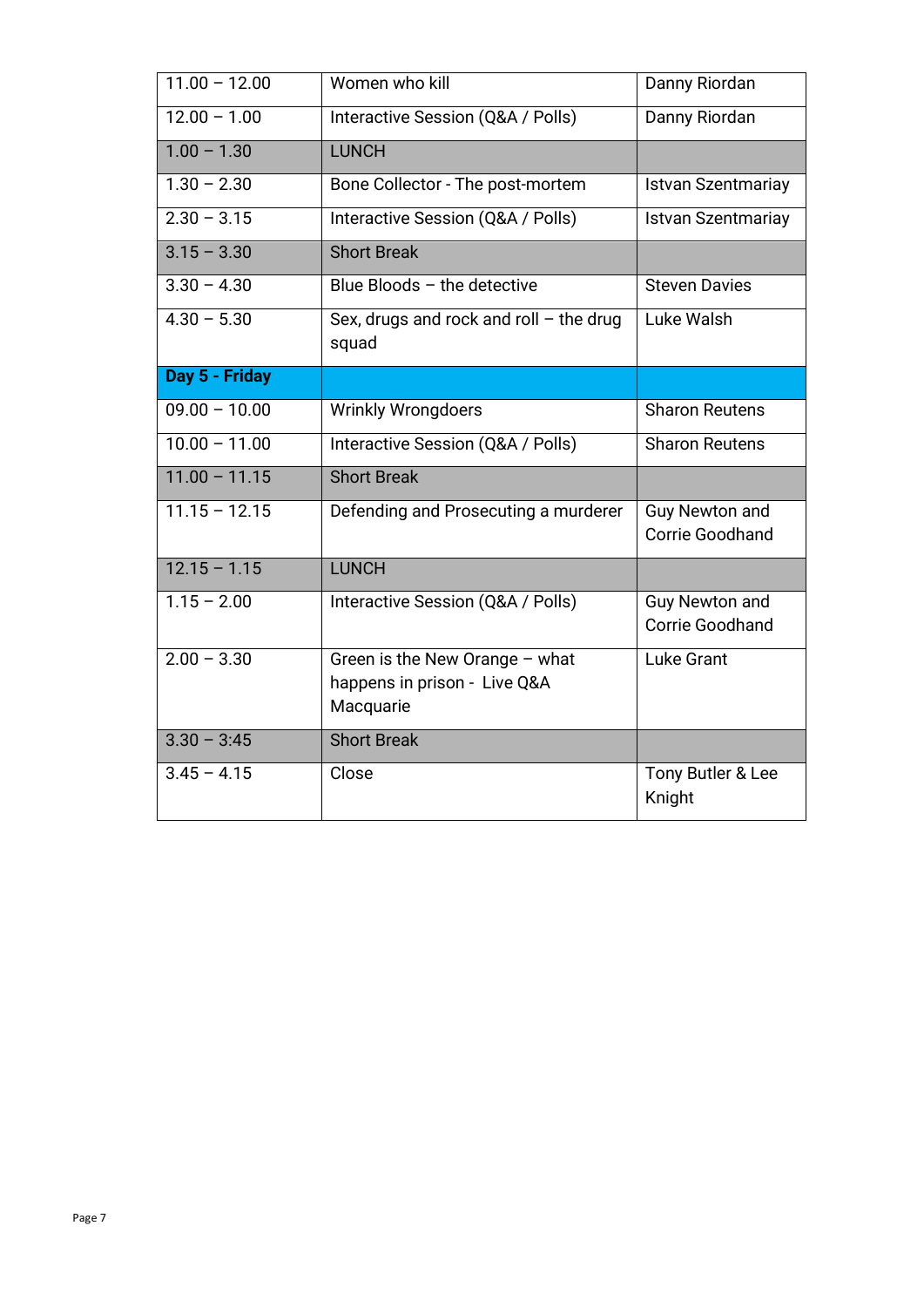## <span id="page-7-0"></span>**5. Assessment**

#### <span id="page-7-1"></span>5.1 Assessment tasks

For UNSW assessment information and policy, see [student.unsw.edu.au/assessment](https://student.unsw.edu.au/assessment)

Assessment for SOMS1501 includes both individual and group work, as follows:

| <b>Assessment</b>            | <b>Contribution</b>                                                                                                                    | Weight | <b>Due Date</b>                                  |
|------------------------------|----------------------------------------------------------------------------------------------------------------------------------------|--------|--------------------------------------------------|
| <b>Personal reflection</b>   | $\sim$ 1000 words                                                                                                                      | 30%    | Tuesday 25th January<br>2022                     |
| Post course group assignment | $\sim$ 5000 words spread<br>between a team of 5<br>students <sup>*</sup> (1000 each per<br>student) plus 500-word<br>executive summary | 50%    | <b>Wednesday 2<sup>nd</sup> February</b><br>2022 |
| <b>Class debate</b>          | Debate presentation by<br>team                                                                                                         | 20%    | Held on Monday 24th<br>January 2022              |

**\* Group size may vary depending on class numbers.** 

#### <span id="page-7-2"></span>5.1.1 Personal reflection (30%)

Students are to write a critical reflection on one aspect of the course they found particularly challenging or interesting. This could relate to a particular crime or offender discussed in the course or contrast the portrayal of a crime or offender as reported in the media (e.g. a TV show) with factual information presented by the experts during the course. The critical reflection will be 1000 words in length and weighted at 30% for successful completion of the course.

#### <span id="page-7-3"></span>5.1.2 Group assignment (50%)

A reputable TV station is planning to commission a new series about a notorious criminal and the producer requires a detailed briefing before making the decision to proceed to production. Each episode will feature a high-profile criminal and will include sections on:

- 1. Background to the individual offender (the reporter)
- 2. Police investigation (the detective)
- 3. Psychiatric/psychological aspects of the offender (the profiler)
- 4. Legal process (defence and/or prosecution); and
- 5. Treatment options (expert witness).

Your task is to produce a briefing document about a high-profile offender (listed below) to senior management including the 5 perspectives specified above (reporter, detective, profiler, legal process, and treatment), plus an executive summary providing a succinct overview to the proposal.

| 1000 words |
|------------|
| 1000 words |
| 1000 words |
| 1000 words |
| 1000 words |
|            |

500 words - Group executive summary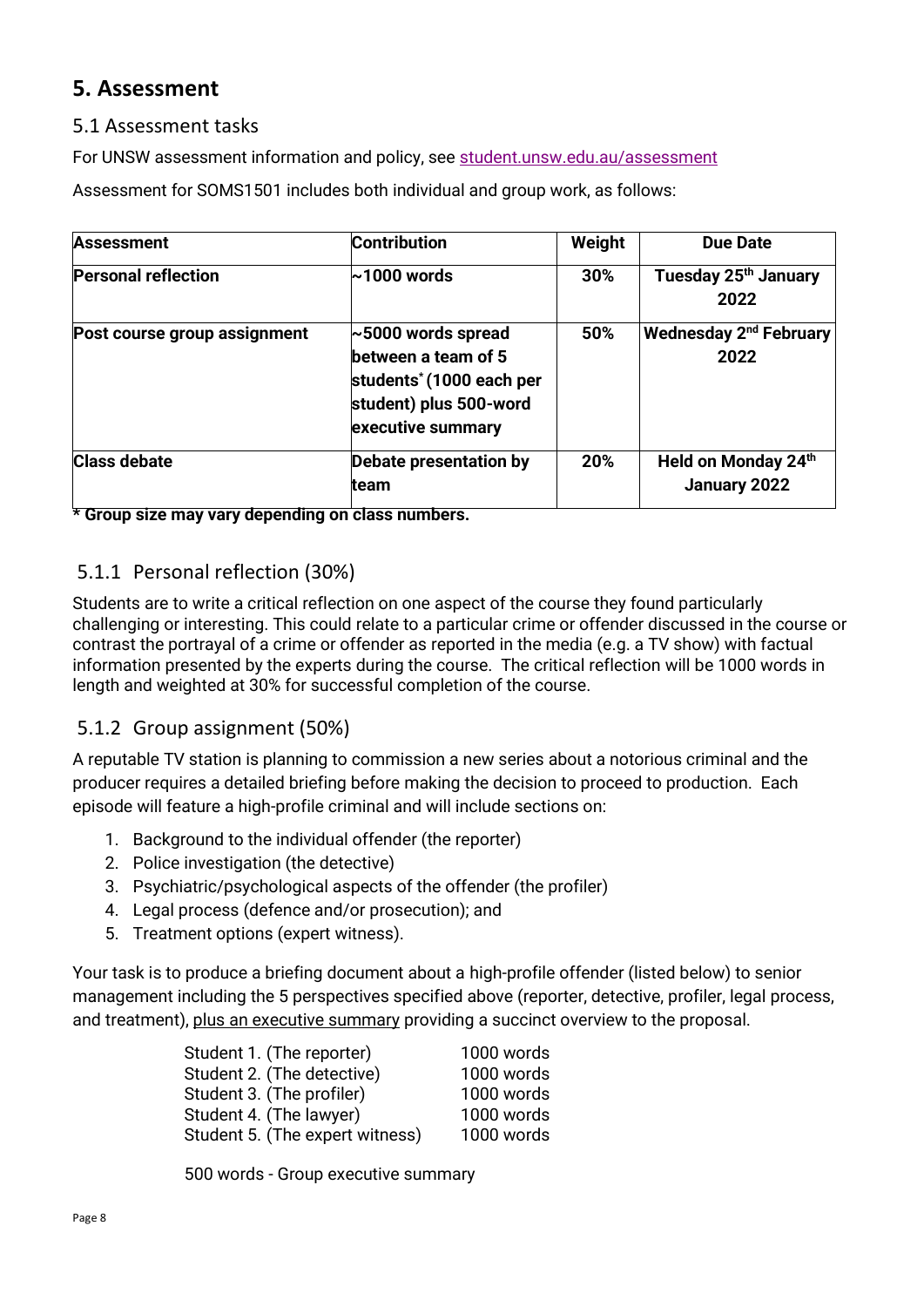Students need to nominate to cover one component of the assignment and write 1000 words. Groups must ensure that they cover all three aspects of the assignment - (1) the investigation, (2) adjudication, and (3) rehabilitation.

The case studies below are aimed at reflecting the offender group types covered in the lectures<sup>1</sup>.

- 1. Ivan Milat
- 2. Martin Bryant
- 3. Fred West
- 4. Richard Kuklinski
- 5. Keli Lane

Guide to the assignment based on past FAQs:

- 1. Academic rigour needs to be included in the document e.g.:
	- Expert witness perspective will need to reference psychiatric theories, evidence-based treatment options, etc.
	- Legal perspective could reference specific laws or legal principles.
- 2. Could the offences have been prevented and at what point (e.g. treatments and interventions, or missed investigation opportunities)?
- 3. Ethical/moral aspects Individual responsibility (who is to blame society, mother, father?).
- 4. Media treatment of the offender.
- 5. Executive summary ½ page and agreed on by the group.
- 6. Okay to take a negative view of the case and that it does not warrant further action.
- 7. Are you able to classify the offender? Does the offender fit a certain "profile" or a kind of offender group (i.e., serial killer, sexual sadist, etc.)?

Formatting requirements:

- 1.5 spacing
- Font size 12
- Margins  $\sim$  2.5cm
- Page numbers

#### Cover page:

- Clearly name the offender being covered
- List all group members and which component they wrote

Students will be marked **individually** for their 1000-word contribution (40/50); however, the executive summary mark will be given to all **group** members (10/50).

## <span id="page-8-0"></span>5.1.3 Class debate (20%)

Participants will be required to take part in a debate on one of three topics (see below).

Each team will be given approximately 10 minutes to present their arguments and a 2–3-minute rebuttal by the team spokesperson at the end. Teams can either nominate two spokespersons who will

<sup>&</sup>lt;sup>1</sup> These may change.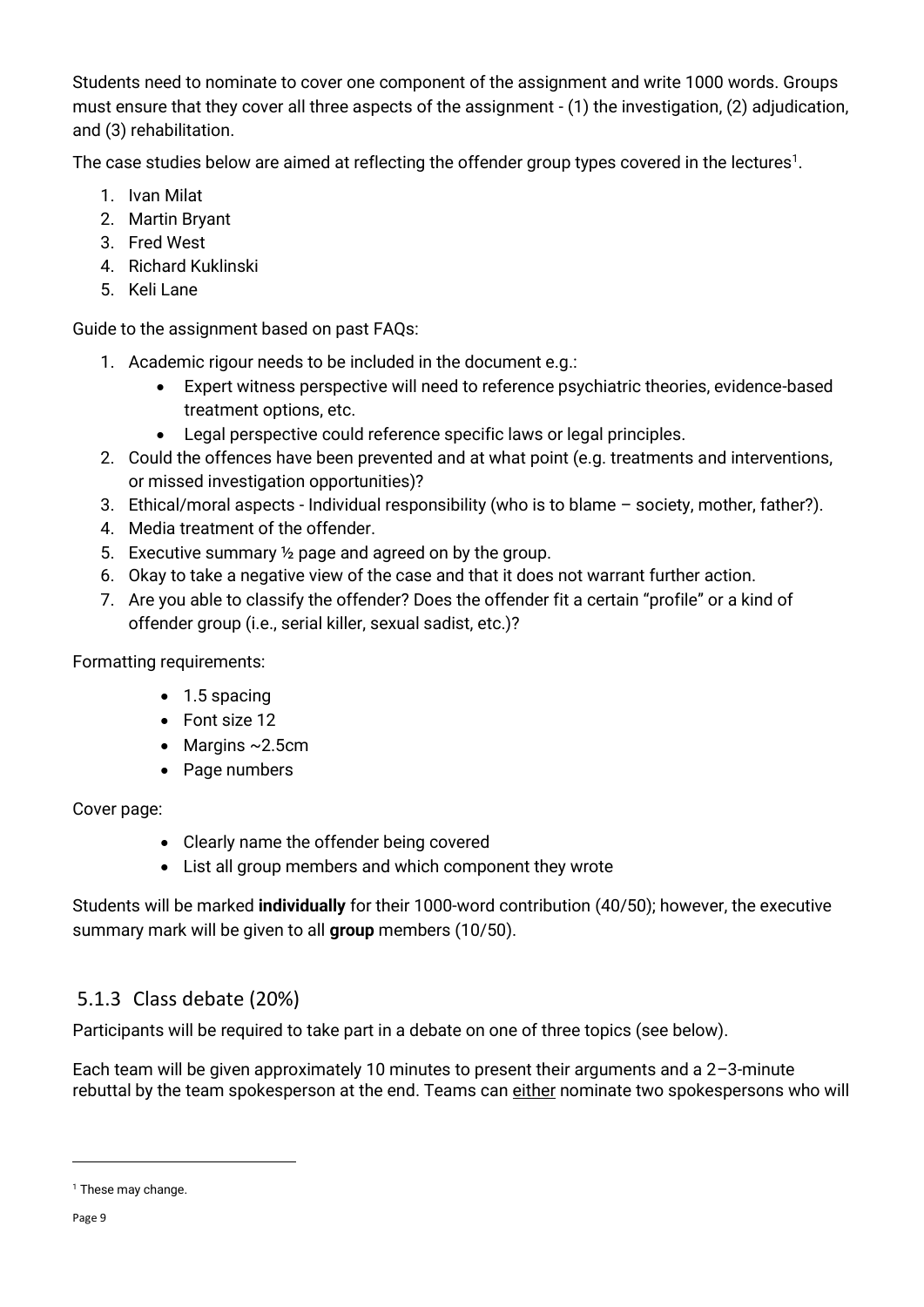present all the arguments on behalf of the group, or the group can decide to each speak for 2 minutes. Students will be assessed by a group mark allocated by the moderators of the debates.

Debate topics<sup>2</sup>:

- 1. Chemical castration should be compulsory for sex offenders
- 2. Criminals are born not made
- 3. Australia should bring back the death penalty
- 4. Mental illness is a mitigating factor in offending

#### **Further information**

UNSW grading system:<https://student.unsw.edu.au/grades>

UNSW assessment policy:<https://student.unsw.edu.au/assessment>

#### <span id="page-9-0"></span>5.2 Assessment criteria and standards

Assessment marking criteria will be provided via Moodle.

#### <span id="page-9-1"></span>5.3 Submission of assessment tasks

#### **Late Submission**

Students must attempt all assignments. Late submissions may be penalized.

#### **Special Consideration**

If you experience a short-term event beyond your control (exceptional circumstances) that impacts your performance in a particular assessment task, you can apply for Special Considerations.

You must apply for Special Consideration **before** the start of your exam or due date for your assessment, except where your circumstances of illness or misadventure stop you from doing so.

If your circumstances stop you from applying before your exam or assessment due date, you must **apply within 3 working days** of the assessment, or the period covered by your supporting documentation.

More information can be found on the [Special Consideration website.](https://www.student.unsw.edu.au/special-consideration)

<span id="page-9-2"></span>5.4. Feedback on assessment

All assessment grades will be updated on Moodle.

## <span id="page-9-3"></span>**6. Academic integrity, referencing and plagiarism**

**Referencing** is a way of acknowledging the sources of information that you use to research your assignments. You need to provide a reference whenever you draw on someone else's words, ideas or research. Not referencing other people's work can constitute plagiarism.

Further information about referencing styles can be located at <https://student.unsw.edu.au/referencing>

**Academic integrity** is fundamental to success at university. Academic integrity can be defined as a commitment to six fundamental values in academic pursuits**:** honesty, trust, fairness, respect, responsibility and courage.<sup>3</sup> At UNSW, this means that your work must be your own, and others' ideas

<sup>2</sup> These may change

<sup>3</sup> International Center for Academic Integrity, 'The Fundamental Values of Academic Integrity', T. Fishman (ed), Clemson University, 2013.